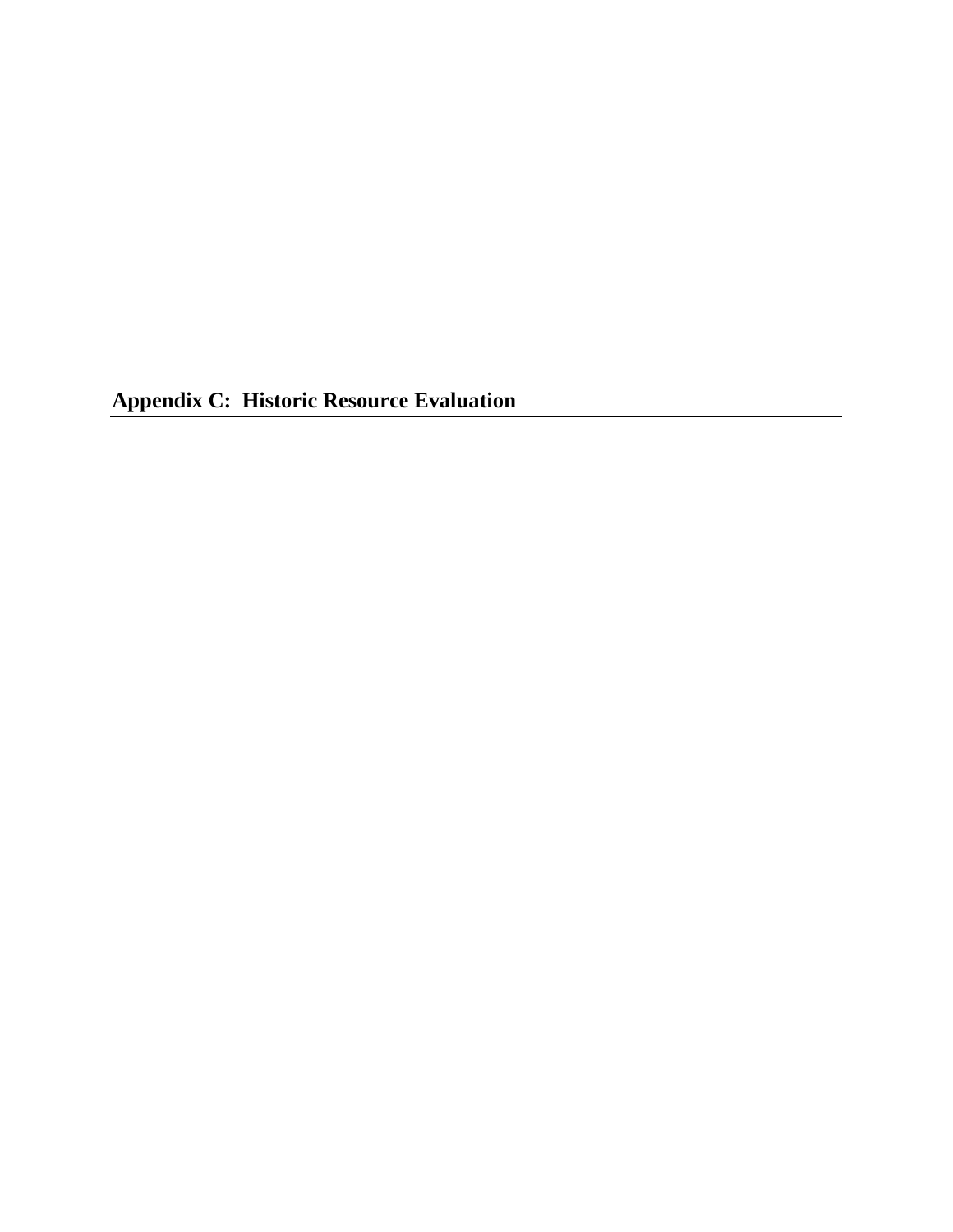

October 1, 2008

Rebecca Tolentino, Senior Planner City of Morgan Hill 17555 Peak Avenue Morgan Hill, CA 95037

# RE: 730 and 760 Diana Avenue

Historic Resource Evaluation

Rebecca,

Circa: Historic Property Development was retained to conduct a preliminary Historic Resource Evaluation (HRE) for the properties at 730 Diana Avenue [APN 726-06-013] and 760 Diana Avenue [APN 726-06-015], Morgan Hill, CA. The intent of the HRE is to determine if a property that is over fifty years of age is an historic resource for purposes of CEQA. Professional qualifications are attached to this review.

# METHODOLOGY

Circa: Historic Property Development conducted an initial field visit of the properties on September 11, 2008. The subject properties were documented at this time. Property profile, assessor records, property history, and permit history were searched. The subject properties have not been previously evaluated. They are not included in the 2008 Citywide Survey and are not currently noted on any local or state registers. For the purposes of this report, the following repositories and sources were consulted for primary and secondary source information related to the subject properties:

- Santa Clara County Office of the Assessor/Recorder
- FastWeb (Property Characteristics Records)
- Sanborn Fire Insurance maps for Morgan Hill (1908, 1926 and 1941) SFPL online
- Santa Clara County Heritage Resource Inventory, 1999
- Historic Context Statement for the City of Morgan Hill, 2006
- 2008 aerial photographs

# PROPERTY DESCRIPTIONS

Today the subject properties are located in the center of the City of Morgan Hill, east from Monterey Street and just north of East Dunne Avenue. However, until about the mid-1950s the properties were considered rural. Both of the neighboring residences are located on the south side of Diana Avenue between James Lex Lane to the east and Rosemary Circle to the west. The properties were not recorded on Sanborn Maps (1908, 1926 or 1941) as the area was considered rural and designated as "no exposure" lands, meaning, so remote there was little threat of spreading a fire should it occur. The shape of each of the parcels is typical of early Morgan Hill land sub-division; very long and narrow. Both 730 and 760 Diana Avenue were historically small ranch-ettes that were once commonly found in Morgan Hill. Neither property appears to be a working ranch-ette as the remaining parcels are void of cultivated vegetation or animals/livestock.

## 730 Diana Avenue [APN 726-06-013]:

Assessor Records and Property Characteristics information identify the date of construction of the residence as 1978 and no other "improvements" or buildings are listed. Aerial photographs and the site visit confirm that there are several buildings on the parcel including an earlier residence and a large barn located behind the street front residence (most likely the 1978 single-family residence identified in Assessor Records). The earlier residence is single-story, rectilinear in plan with staggered side gabled roof forms, as seen in aerial photographs. This strongly suggests that there have been multiple additions over time. The north elevation of the building is the only elevation partially viewed from the public right-of-way due to fencing, foliage and neighboring construction. Here can be seen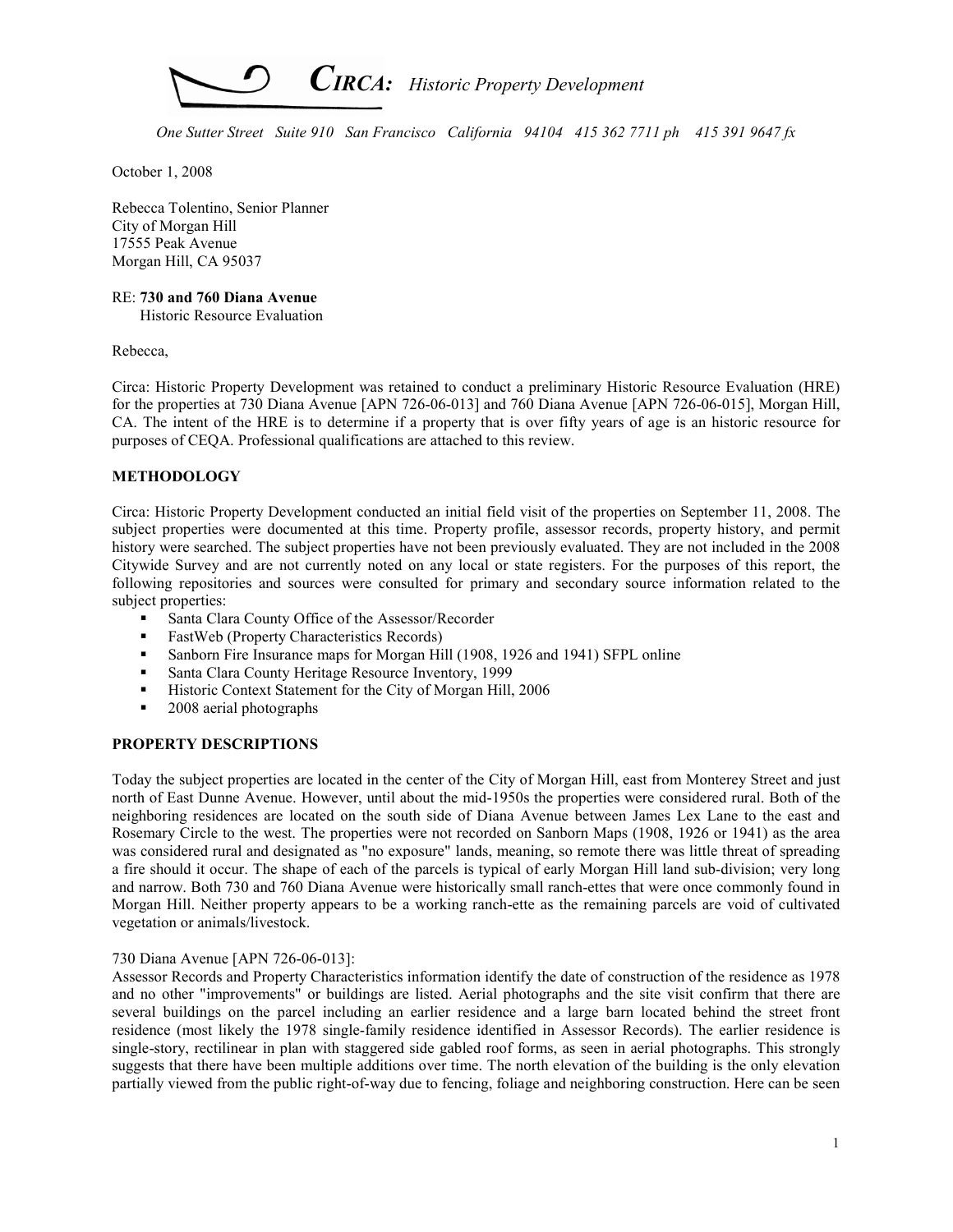

horizontal wood siding, with vertical boards with scalloped ends applied at the side gable end, and an attic vent. Flat wood trim window frame is partially seen.

From aerial photographs a large wooden crib barn and several ancillary buildings and sheds are located south of the residences. The structures all appear to be in poor condition. A portion of the barn is visible from Diana Avenue and confirms the very poor condition. The property is surrounded by new residential development and has lost its integrity and historic context as a rural property.

#### 760 Diana Avenue [APN 726-06-015]:

Assessor Records and Property Characteristics information identify the date of construction of the residence as 1962 and no other "improvements" or buildings are listed. Aerial photographs and the site visit confirm that there are two buildings on the parcel including a stable-like building located behind the residence, and several ancillary buildings. The residence is either a complete renovation where there is no evidence of any earlier structure, or it is of complete new construction. The stable-like building is not viewed from public right-of-way but from aerial photographs it appears to be in fair condition. It is rectilinear in plan and runs east/west across the parcel. The property is surrounded by new residential development and has lost its integrity and historic context as a rural property.

#### HISTORIC OVERVIEW

The Historic Context Statement for the City of Morgan Hill was completed and adopted by the city in 2006. The development of the Historic Context was to provide for the assessment of a property's historical significance by creating a framework against which to objectively qualify its relationship to larger historic themes and events. It is intended to protect and maintain the historic status of a property or district, and its contribution to the built environment and community character. The Historic Contest Statement was broken out to six major themes of significance; two of the largest report sections were that of *Community Growth and Development*, and *Argibusiness*. These are summarized and quoted directly from the Historic Context Statement as follows:

## Historic Context Theme 3 – Community Growth & Development

When Morgan Hill incorporated in 1906, it had a sparse regional population, but had already established the foundations for a strong community. It was supporting several grammar schools, active railroad stations, three local post offices and a host of basic municipal services. After incorporation, they added a fire department, city council and before too long, a library. The city grew very slowly, but commercial enterprises were not solely dependent on the local population. With El Camino Real (Monterey Road) and a Southern Pacific rail line passing through the downtown, Morgan Hill was poised to take advantage of the tourists and travelers that passed through the area on their ways north to San Francisco Bay or south to Monterey Bay. This provided enough additional population to support more businesses than would have developed otherwise. This context provides a brief look back at how the municipality of Morgan Hill grew, or didn't grow, and what might be left of these early years, today.

While transportation within and around Morgan Hill was a major factor in the community's growth and development, very little substantiated documentation supporting this thesis could be found during the course of this project. Therefore, it is included in this contextual theme as a sub-theme. If more information is uncovered in future research endeavors, there is the possibility that Transportation could be more fully developed into its own context and included as an appendix to this document.

## Historic Context Theme 4 - Agribusiness

Agriculture has always been a major part of the Californian economy and identity. In the Santa Clara Valley, acres of fruit orchards earned it the nickname, "Valley of the Heart's Delight." These orchards provided an identity and a character that distinguished the area from other rich agricultural valleys in the state. Around Morgan Hill, there are still lands planted with acres of fruit trees that appear much as they did before portions of the area were renamed, "Silicon Valley." It is a small pocket of traditional, Valley life in the midst of modern subdivisions and commercial development. Unlike many other cities in the county, Morgan Hill still retains a large portion of the natural setting that gave it its identity. It is unique in this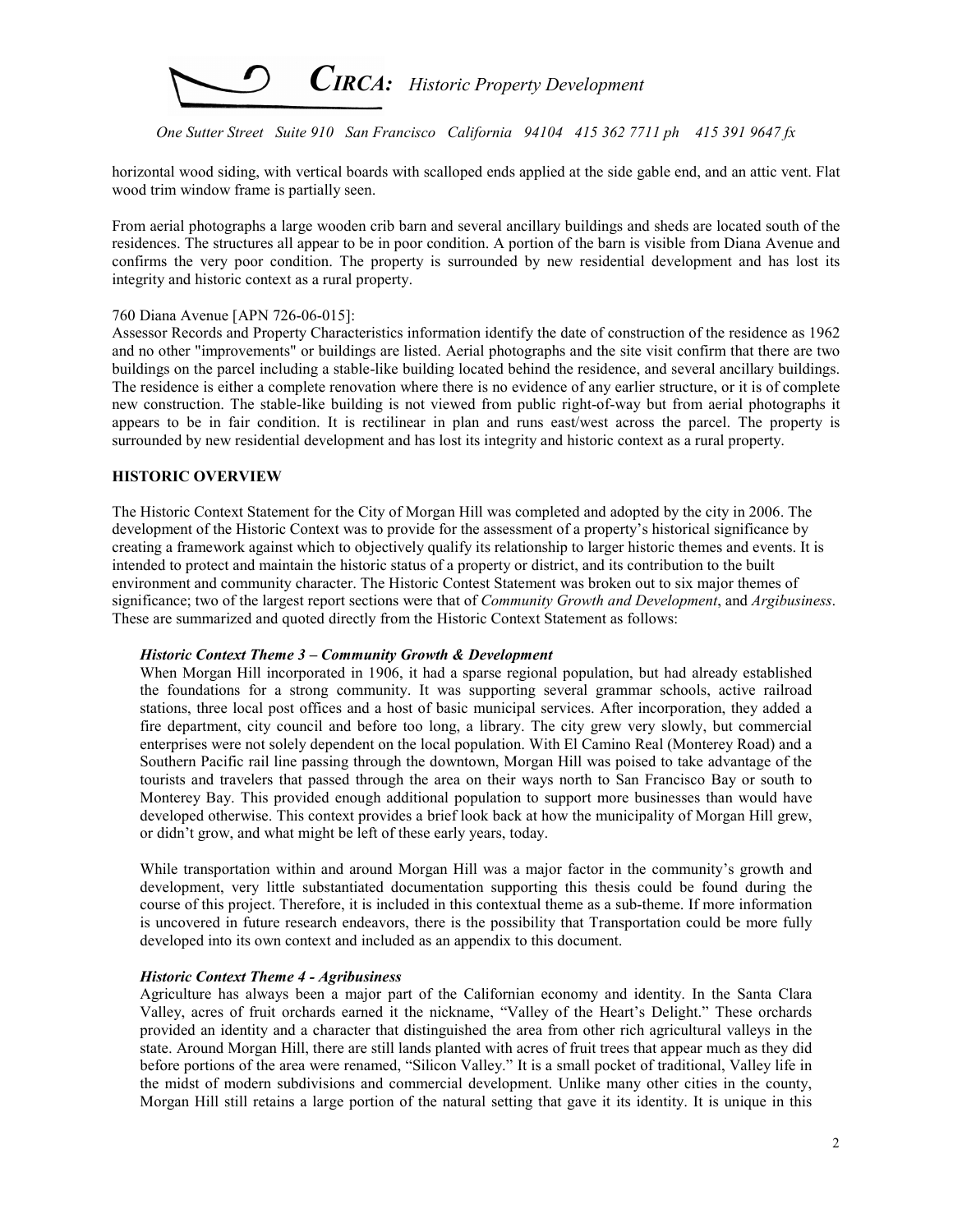

regard. This contextual section outlines some of the major agricultural movements in the area as well as related developments. It establishes some of the major crops, growers and innovations that shaped Morgan Hill during the first half of its existence.

# EVALUATION

This section uses the historic information discussed above to evaluate the properties at 730 and 760 Diana Avenue for historic significance and their eligibility for listing in the National Register of Historic Places, the California Register of Historical Resources or Local (Morgan Hill) Register. To be potentially eligible for individual listing on the National or California Register, a structure must usually be more than 50 years old, must have historic significance, and must retain its physical integrity. To be potentially eligible for individual listing on the Morgan Hill Register, a structure must usually be more than 45 years old, must have historic significance, and must retain its physical integrity. Neither primary residence meets the age requirement. The secondary residence and barn at 730 Diana probably meet the age requirement, and the stable-like structure at 760 Diana may meet the age requirement.

National: The National Register of Historic Places is the official list of properties, structures, districts, and objects significant in American history, architecture, archeology, engineering, and culture. National Register properties have significance to the prehistory and history of their community, State, or Nation.

The National Register Criteria for Evaluation (National Register Bulletin 15) is..."the basis for judging a property's significance for their association with important events or persons, for their importance in design or construction, or for their information potential..." The National Register Criteria recognizes the following categories of historic context:

- Associative Value; Criterion A: properties significant for their association or linkages to events
- Associative Value; Criterion B: properties significant for their association to persons important to the past
- Design or Construction Value; Criterion C: properties significant as representatives of the fabricated expression of culture or technology
- Information Value; Criterion D: properties significant for their ability to yield important information about prehistory or history.

California: The California Register of Historic Places is the official list of properties, structures, districts, and objects significant at the local, state or national level. California Register properties must have significance under one of the four following criteria. Properties that are eligible for the National Register are automatically eligible for the California Register.

- Criterion 1: Associated with events that have made a significant contribution to broad patterns of local or regional history, or cultural heritage of California of the United States;
- Criterion 2: Associated with the lives of persons important to the local, California or national history
- Criterion 3: Embodies the distinctive characteristics of a design-type, period, region, or method of construction, or represents the work of a master, or possesses high artistic value; or
- Criterion 4: Yields important information about prehistory or history of the local area, California, or the nation.

Local: The City of Morgan Hill has officially adopted the California Register Criteria for evaluation of potential historic resources at the local level.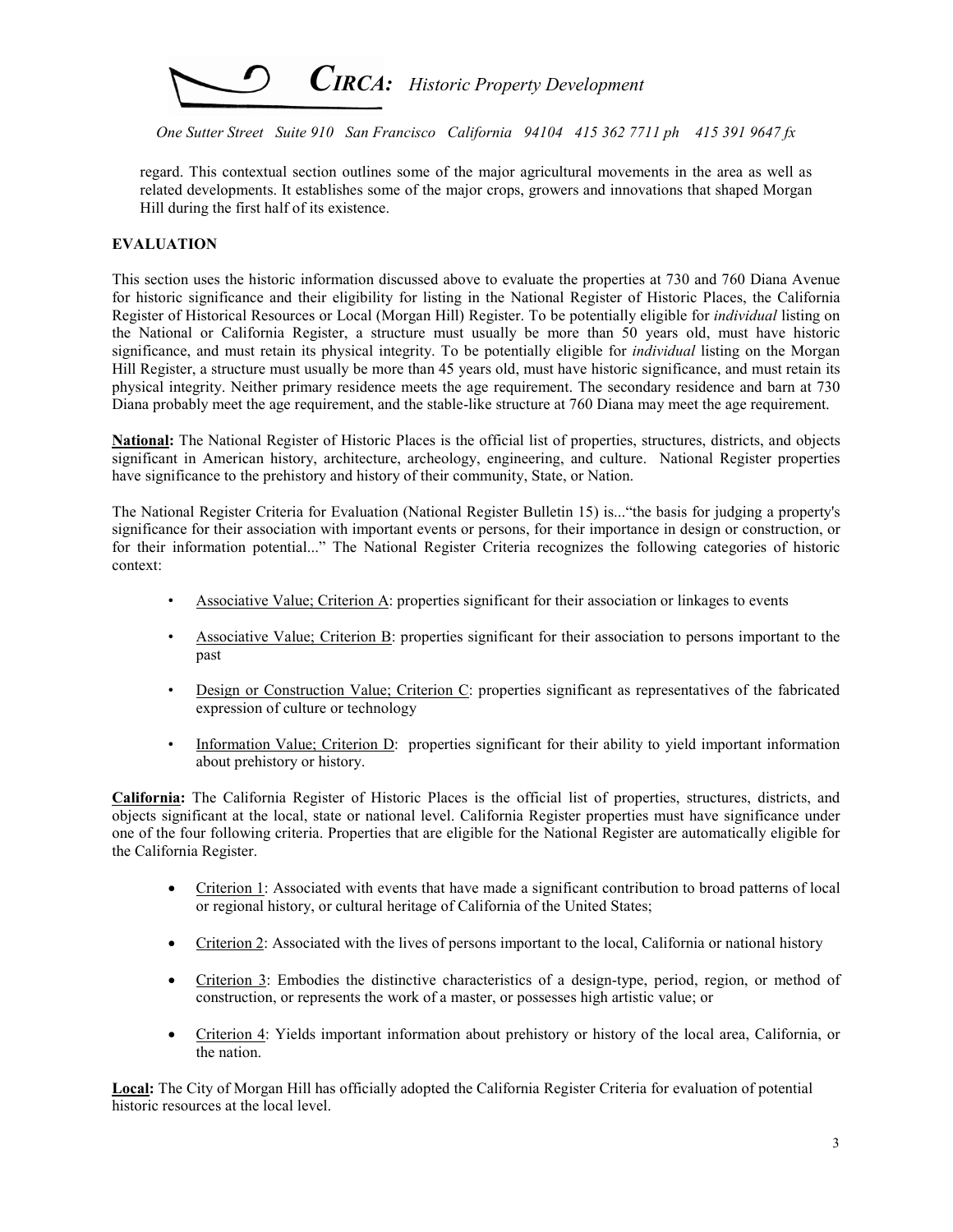

# Evaluation of Integrity

Integrity is the measure by which properties are evaluated. To retain integrity, a property must have most of the seven aspects of integrity as defined by the National Register Criteria for Evaluation. The seven aspects of integrity are quoted as follows:

- Location = Location is the place where the historic property was constructed or the place where the historic event occurred.
- Design = Design is the combination of elements that create the form, plan, space, structure, and style of a property.
- Setting = Setting is the physical environment of the historic property.
- Materials = Materials are the physical elements that were combined or deposited during a particular period of time and in a particular pattern or configuration form a historic property.
- Workmanship = Workmanship is the physical evidence of the crafts of a particular culture or people during any given period in history or prehistory.
- Feeling = Feeling is a property's expression of the aesthetic or historic sense of a particular period of time.
- $\Delta$ ssociation = Association is the direct link between an important historic event or person and a historic property. (*NRB 15*, Section VIII, 44-45)

The properties at 730 and 760 Diana Avenue do not display the level of individual or contextual significance necessary to make it eligible for listing as a historic resource (National, State or Local) as described in the Evaluation section above, or as a contributor to a historic district. The properties at 730 and 760 Diana Avenue also do not maintain physical integrity needed to be considered a historic resource.

In summary, the properties at 730 and 760 Diana Avenue, Morgan Hill do not appear to be eligible for listing on the National Register of Historic Places, California Register of Historical Resources or locally as a Morgan Hill resource or historic district contributor and therefore neither are considered a historic resource for the purposes of CEQA.

Respectfully submitted,

Sheila McElroy Principal